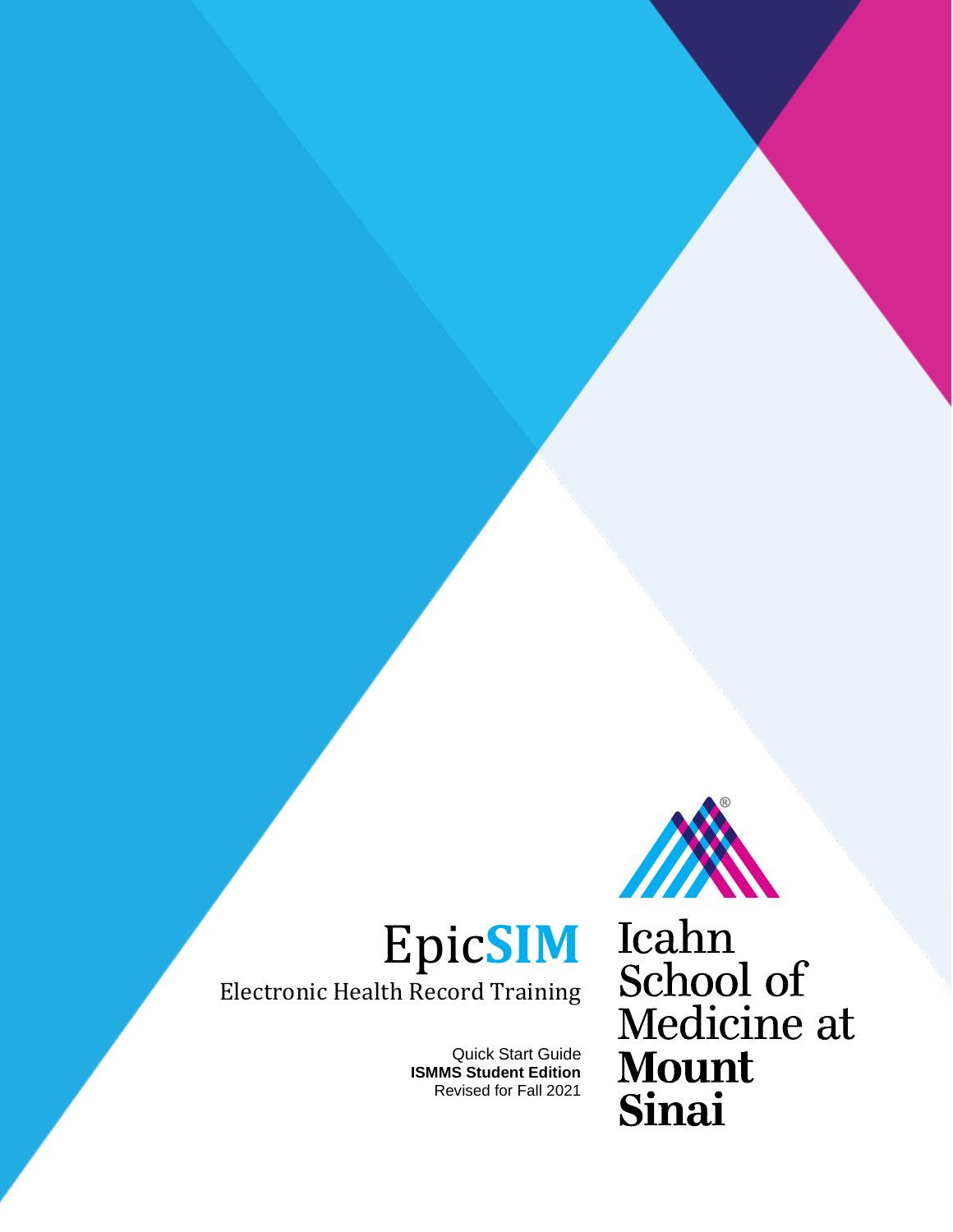

EpicSIM: Electronic Health Recordings Training<br>Student Edition | Revised for Fall 2021

# **Table of Contents**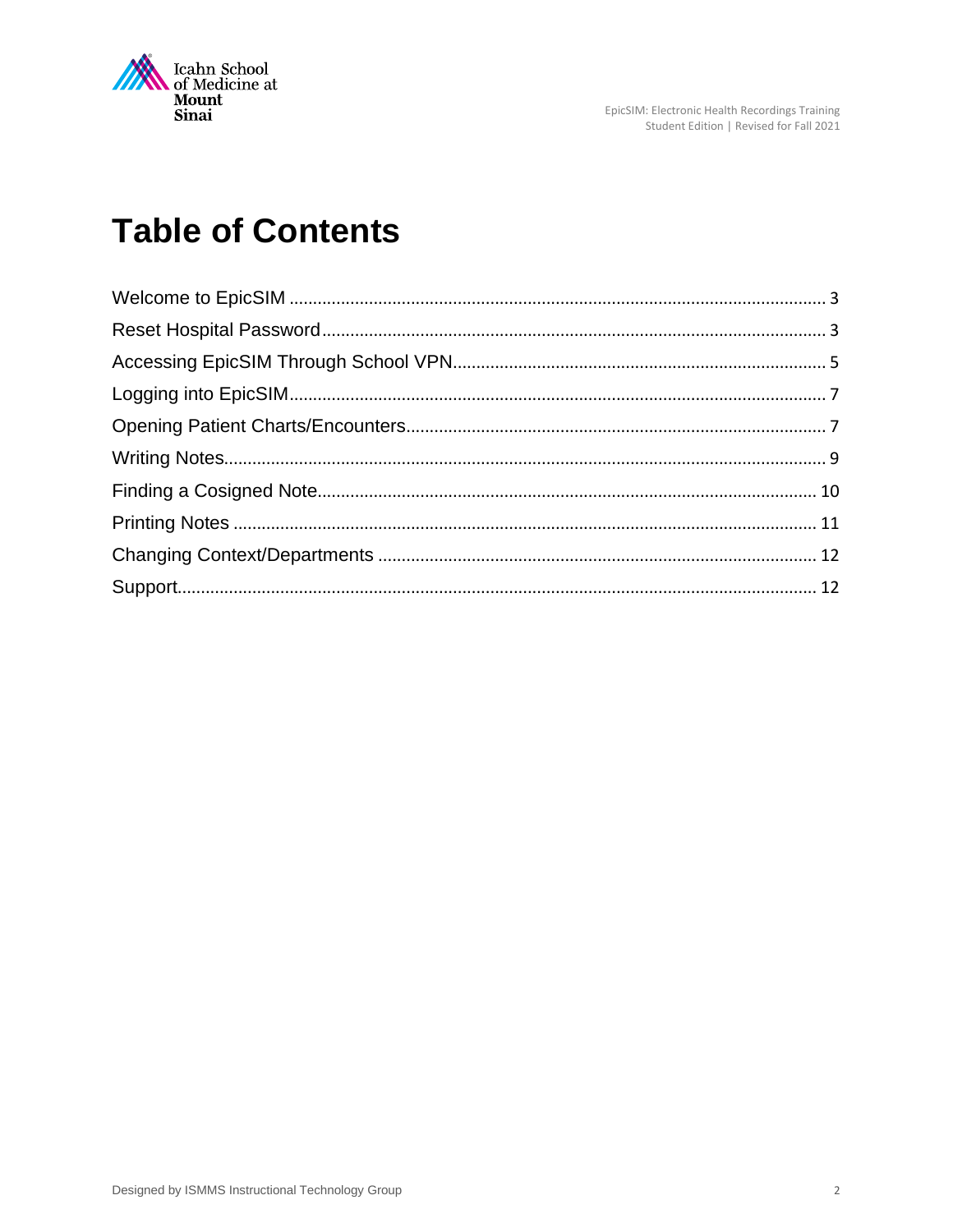

#### <span id="page-2-0"></span>Welcome to EpicSIM

EpicSIM is an educational simulation of the Epic system used throughout the Mount Sinai Health System for electronic medical records.

- 1. First login to the **SCHOOL** VPN using your **SCHOOL** network ID and password.
- 2. Then you must use your **HOSPITAL** network ID and password to access Citrix
- 3. Finally, login to EpicSIM using your **HOSPITAL** network ID and password.
	- o Off-campus access requires 2-factor authentication, which you will need to register for. Please see documentation here:<https://itsecurity.mssm.edu/vip-two-factor-setup/>
	- o Your **HOSPITAL** account is distinct from your MSSM **SCHOOL** account.

#### <span id="page-2-1"></span>Reset Hospital Password

**Note: If you are accessing EpicSIM for the first time,** you will need to reset your **HOSPITAL** account password by clicking on the following link:<https://mshmsvpn.mountsinai.org/>

- For the **Username** field, type in your **HOSPITAL** Network ID.
- **For first time users:** The **Password** will be your temporary password (ex: jd1234567\$)
- **Check the box** to change your password before you click Continue.

| Username                           |  |
|------------------------------------|--|
|                                    |  |
| Password                           |  |
|                                    |  |
| Check box to change your password. |  |
| Continue                           |  |

• If a pop up appears titled "Endpoint Inspection" click "Cancel" or "Skip Endpoint Inspection".



• Enter and verify your **NEW** password.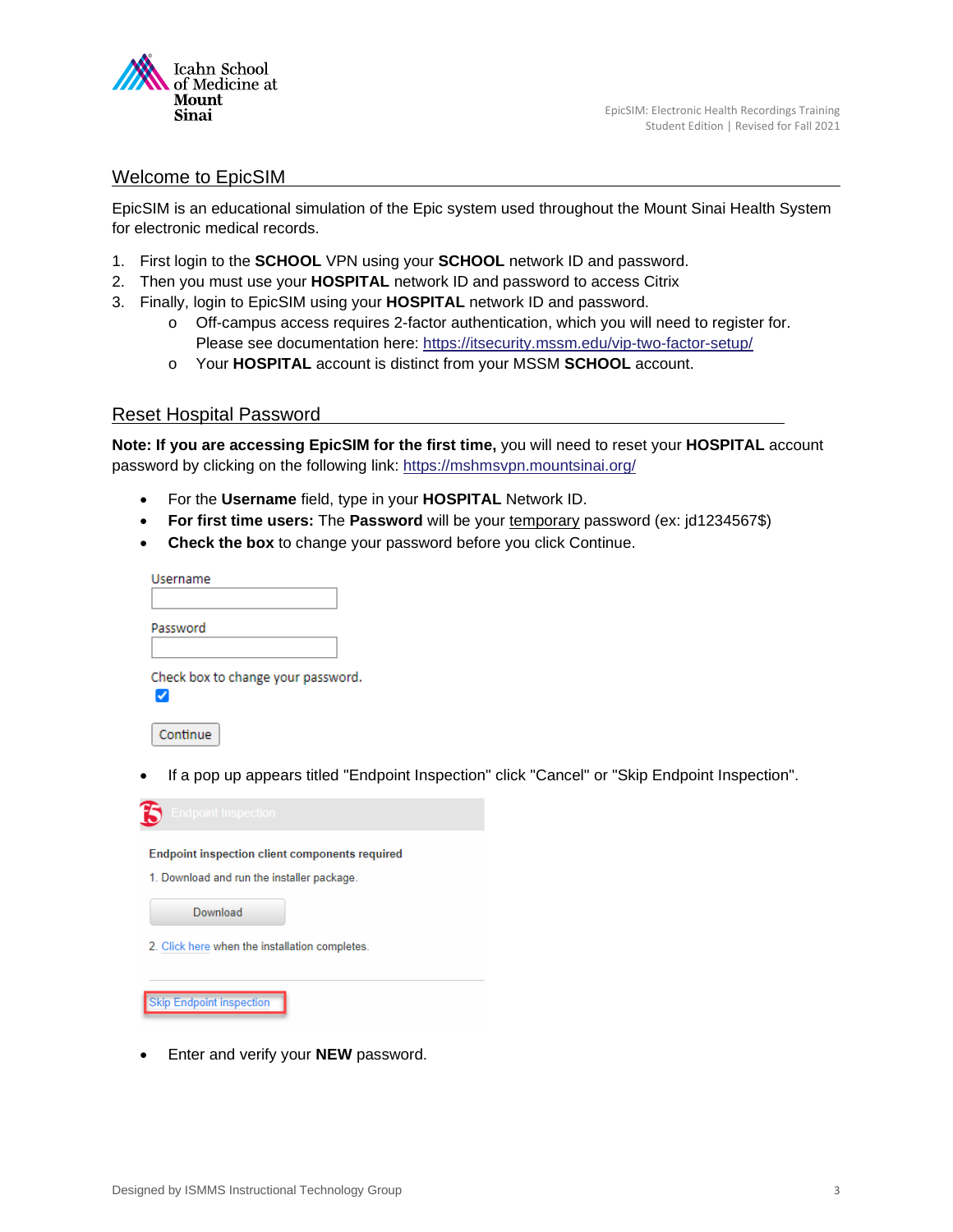

• Once you see this screen, this means the password has successfully been changed and you can close the window then use your newly updated password.

| <b>Secure Logon</b>                             |
|-------------------------------------------------|
| Enter Security code<br>or leave blank for push. |
| Logon                                           |

*Please note that the password reset link is only available from within the United States. If you are not in the United States, you will need to contact ASCIT or log onto your school VPN to access this site.*

- For assistance with changing your password for EpicSIM, please contact the Academic IT Support Center (ASCIT) at **ASCIT@mssm.edu** or by calling 212-241-7091.
- **During off-hours**, please call the HOSPITAL help desk: 4-HELP at (212) 241-4357, asking for password support for your **HOSPITAL** account. Please do not mention EpicSIM as they will not be able to assist.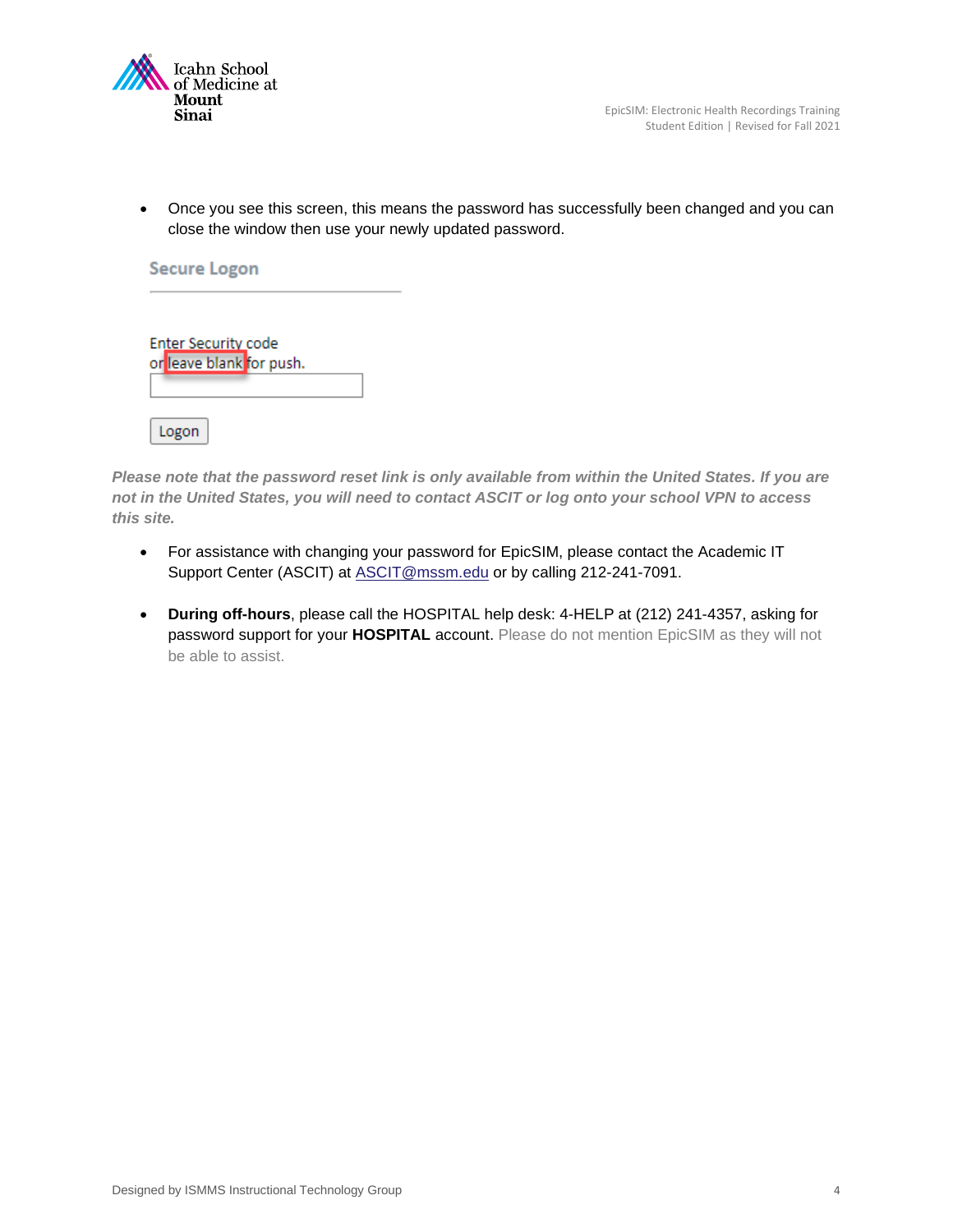

# <span id="page-4-0"></span>Accessing EpicSIM Through School VPN

- Log into the **SCHOOL** VPN website:<https://msvpn.mssm.edu/>
- Use your **SCHOOL** Network ID and password to log in.



| Username |  |
|----------|--|
| smithn01 |  |
|          |  |
| Password |  |

- Enter in your security code that the VIP Access app generates and then click **Logon**.
	- o Off-campus access requires 2-factor authentication, which you will need to register for. Please see documentation here:<https://itsecurity.mssm.edu/vip-two-factor-setup/>

| <b>Enter Security code</b> |  |
|----------------------------|--|
| or leave blank for push.   |  |
|                            |  |
|                            |  |
| Logon                      |  |

- **For first time users:** You must click on **CitrixWorkspaceApp** and install the client on your computer.
- **Note**: Follow the prompts to finish the installation and do **not** click "Add Account" during the last step. Once you install this client, you can skip this step the next time you want to access EpicSIM.



• After installing the client, click on **Citrix Applications**.

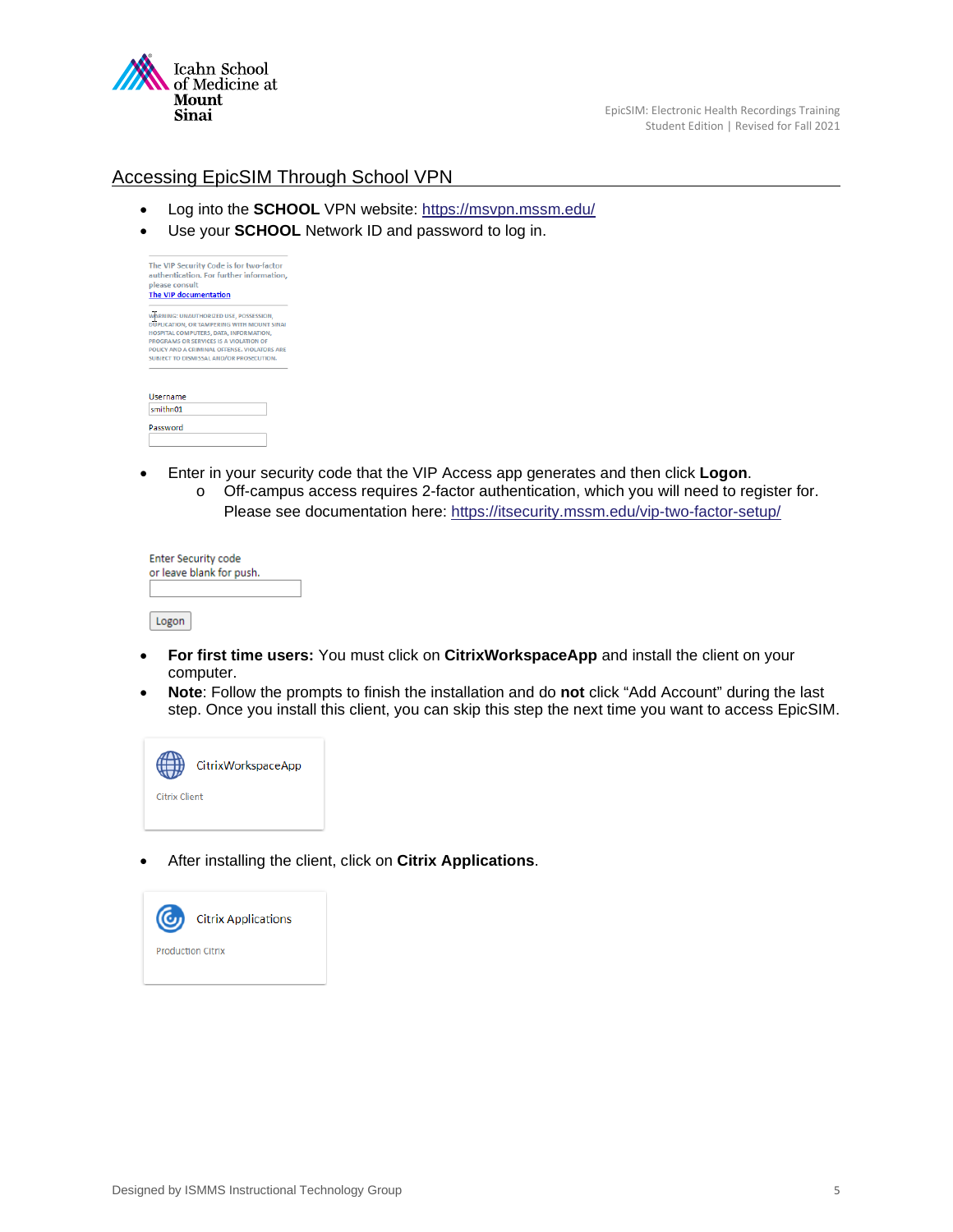

• You will be asked to login to Citrix with your **HOSPITAL** network ID and password.



• Then select the purple **ISMMS EpicSIM** icon.



• Open and run the **.ica** file that was downloaded on your computer.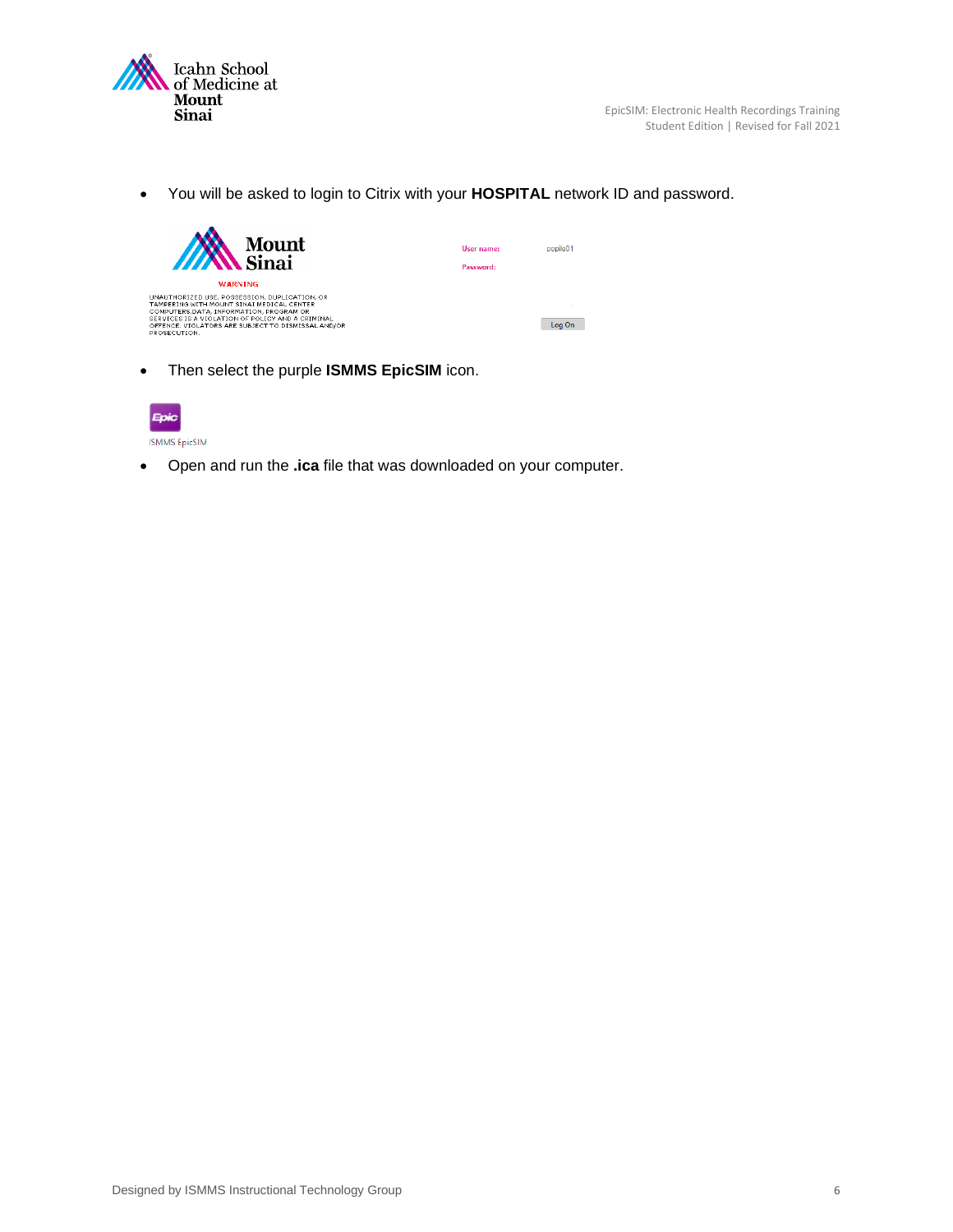

# <span id="page-6-0"></span>Logging into EpicSIM

- 4. Log into EpicSIM using your **HOSPITAL** network credentials. (Do **NOT** include @mountsinai.org)
- 5. In the Department field, select "**MEDICAL STUDENT DEP [4110003]"** and click continue.



6. If the department field is blank, then click on the magnifying glass and type in "medical student" to search for **the MEDICAL STUDENT DEP [4110003]**. Then click Accept.



7. You will then see the Message of the Day page which provides current systems information Click "OK."



# <span id="page-6-1"></span>Opening Patient Charts/Encounters

8. Once you have logged into EpicSIM, access your scheduled patients via the Schedule window.

| $\left( \circlearrowright \right)$ Schedule |                  | 7/28/2020             | Today               |  |
|---------------------------------------------|------------------|-----------------------|---------------------|--|
| Time                                        | <b>Status</b>    | <b>Status Details</b> | Patient             |  |
| 10:00                                       | <b>Scheduled</b> |                       | <b>Thompb, ASMI</b> |  |
| $10 - 00$                                   | Scheduled        |                       | <b>Thompb, LCE</b>  |  |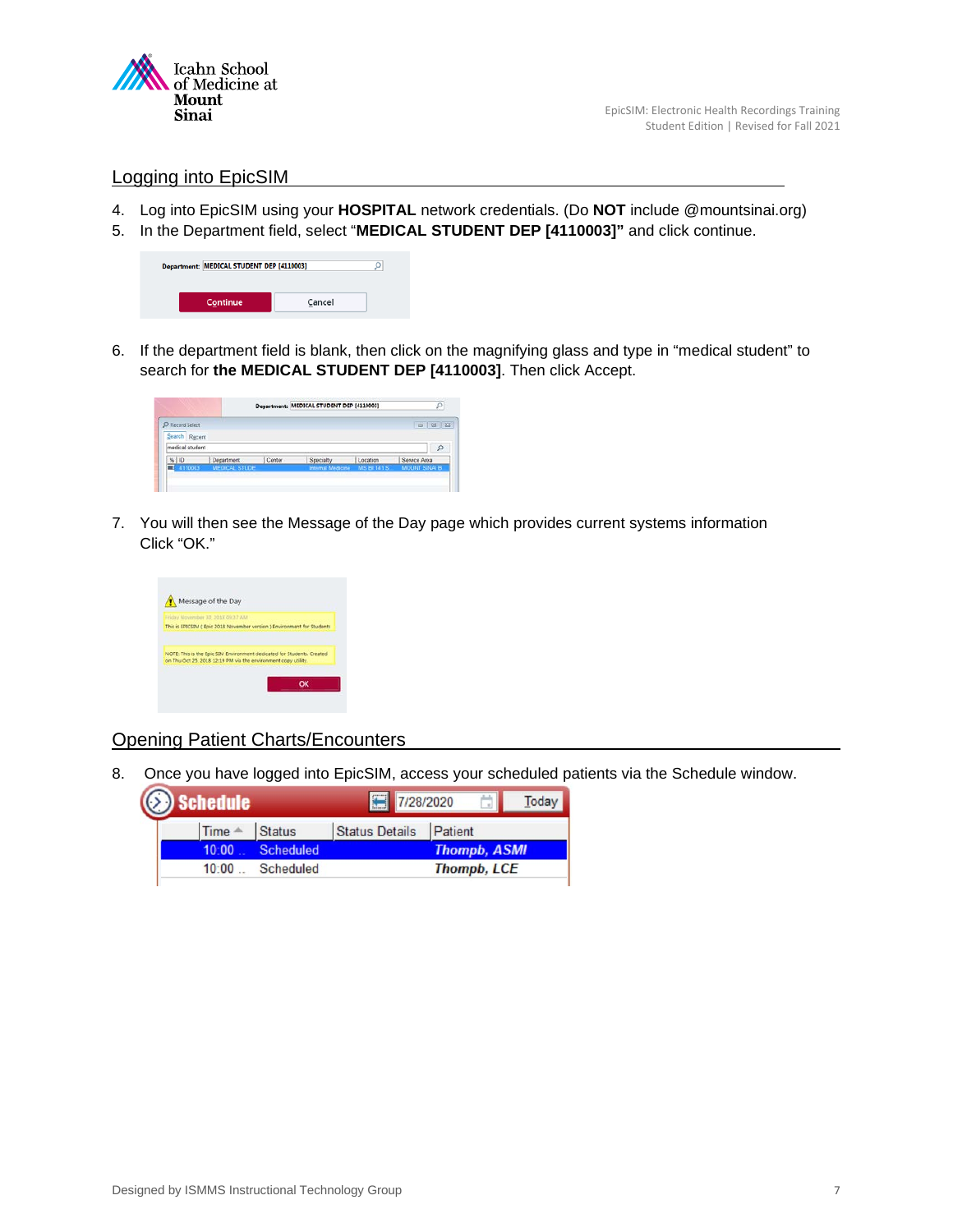

EpicSIM: Electronic Health Recordings Training Student Edition | Revised for Fall 2021

The naming convention for the patient:



9. Double click on the appropriate patient to open up encounter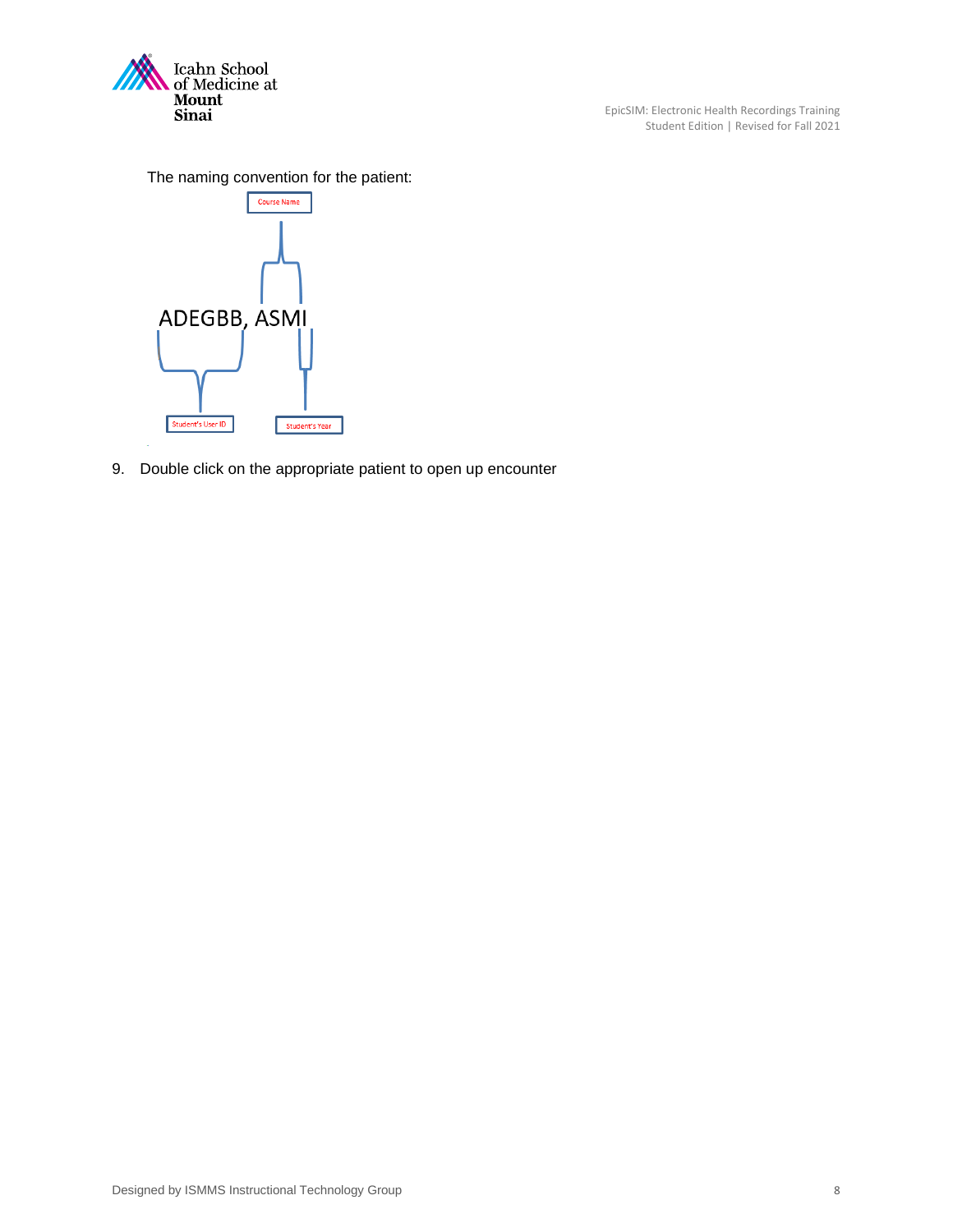

EpicSIM: Electronic Health Recordings Training Student Edition | Revised for Fall 2021

# <span id="page-8-0"></span>Writing Notes

- 10. Click on "Notes" on the activity menu.
- 11. Write your notes in "My Note" field.



12. Select the "Cosigner". This allows the faculty to receive and provide written feedback to your note.



- 13. Click "Accept" to sign note and route to Cosigner. **Note**: Status is defaulted to "Sign on saving note"
- 14. Once the note is accepted and states "Cosign Needed", which means you have successfully submitted and forwarded your note to your selected Cosigner.



**1980.**<br>15. To further edit a submission.<br>15. To further edit a submitted note click "Addend" and follow previous step for submission.

To save a note, without submitting, select "Pend on saving note"



- 16. Click 'Accept'.
- 17. When ready to edit your pended note, click the "Edit" button on the top left and follow instructions above for submission.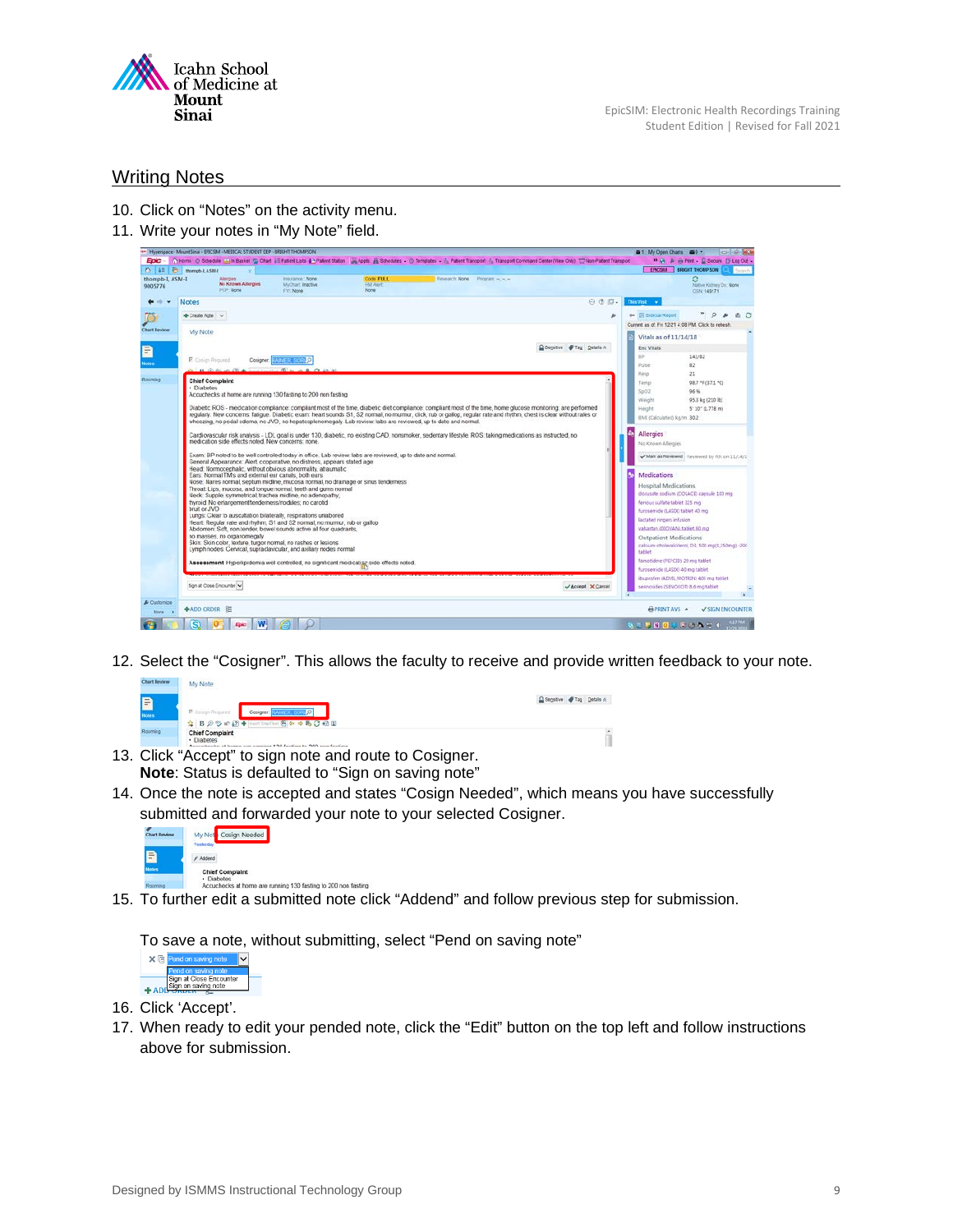

# <span id="page-9-0"></span>Finding a Cosigned Note

- 18. Find your patient in the schedule and open their chart by double-clicking on their name.
- 19. Click "Chart Review" in the Activity menu.

| $\begin{array}{c c c c c} \hline \multicolumn{3}{c }{\mathbf{c}} & \multicolumn{3}{c }{\mathbf{c}} & \multicolumn{3}{c }{\mathbf{R}} & \multicolumn{3}{c }{\mathbf{R}} \end{array}$<br>4* Hyperspace - Mount Sinai - EPICSIM - MEDICAL STUDENT DEP - BRIGHT THOMPSON<br>■0 ▼ |                                                                                                                                              |                                                                                |  |  |  |  |  |
|------------------------------------------------------------------------------------------------------------------------------------------------------------------------------------------------------------------------------------------------------------------------------|----------------------------------------------------------------------------------------------------------------------------------------------|--------------------------------------------------------------------------------|--|--|--|--|--|
|                                                                                                                                                                                                                                                                              | Epic v new of Schedule is in Basket E Chart #E Patient Lists #B Patient Station & Appts # Schedules v @ Templates v & Patient Transport      | A Print - △ Secure G-Log Out -<br>$\overline{p}$<br>$\mathcal{D}(\mathcal{L})$ |  |  |  |  |  |
| ☆   #   药                                                                                                                                                                                                                                                                    | thompb-I, ASM-I                                                                                                                              | <b>BRIGHT THOMPSON</b><br>EPICSIM<br>Search                                    |  |  |  |  |  |
| thompb-I, ASM-I<br>9005776                                                                                                                                                                                                                                                   | MyCha Code: HM Alert<br>PCP: None<br>Researc Program: --, --, --<br>Allergies<br>No Known Aller<br>None<br>Insurance:: None<br><b>FYI: N</b> | e<br>$CSN:1 \triangle$<br>Native Kidney D<br>$\overline{\phantom{a}}$          |  |  |  |  |  |
| <b>A</b> +                                                                                                                                                                                                                                                                   | <b>Chart Review</b><br>⊘                                                                                                                     | This Visit $\mathbf{v}$                                                        |  |  |  |  |  |
| $\overline{D}$                                                                                                                                                                                                                                                               | <b>Notes</b><br>Micro<br>Anes/Surg<br>Surgeries<br>Path/Cyto<br>Encounters<br>Labs<br>Procedures $\rightarrow$<br>Imaging<br>J +             | 『『 』 『 』 『<br>← 国 Sidebar Report<br>a li<br>$\circ$                            |  |  |  |  |  |
| <b>Chart Review</b>                                                                                                                                                                                                                                                          | C Refresh (3:52 PM) E Select All E Deselect All E Review Selected ■C Route Tag Load Remaining More -<br>Preview -                            | Current as of: Wed 12/26 3:51 PM. Click to refresh.                            |  |  |  |  |  |
|                                                                                                                                                                                                                                                                              | Exclude   Me   MEDICAL STUDENT DEP   POMA Notes   Advance Care Plan   Attestations More -<br>$F$ Eilters                                     | Vitals as of 11/14/18<br>ו∍ו                                                   |  |  |  |  |  |

20. Select the "Notes" tab from the "Chart Review" menu

| hart Review |  |  |  |                                                                                | $(2)$ $\times$ |
|-------------|--|--|--|--------------------------------------------------------------------------------|----------------|
|             |  |  |  | Encounters Notes Anes/Surg Surgeries Labs Micro Path/Cyto Imaging Procedures v |                |

21. Click the applicable note to review your preceptors' feedback/attestation on your note.

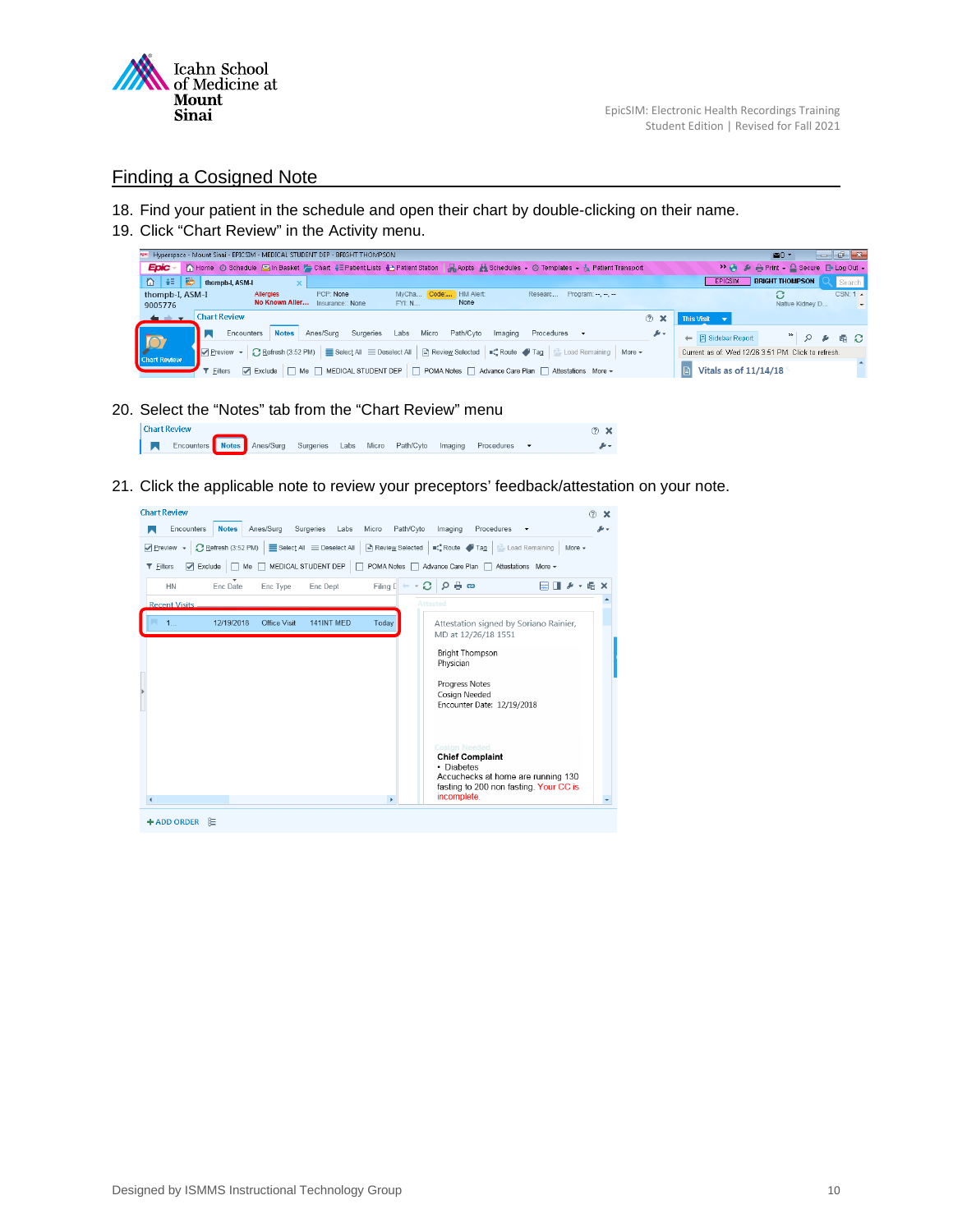

EpicSIM: Electronic Health Recordings Training Student Edition | Revised for Fall 2021

#### <span id="page-10-0"></span>Printing Notes

#### **Option 1:**

- Access the patient's note via Chart Review.
- Click on the printer icon



#### **Option 2:**

- Right click on a note within the In Basket and select print
- Follow the prompts to select your connected printers and print